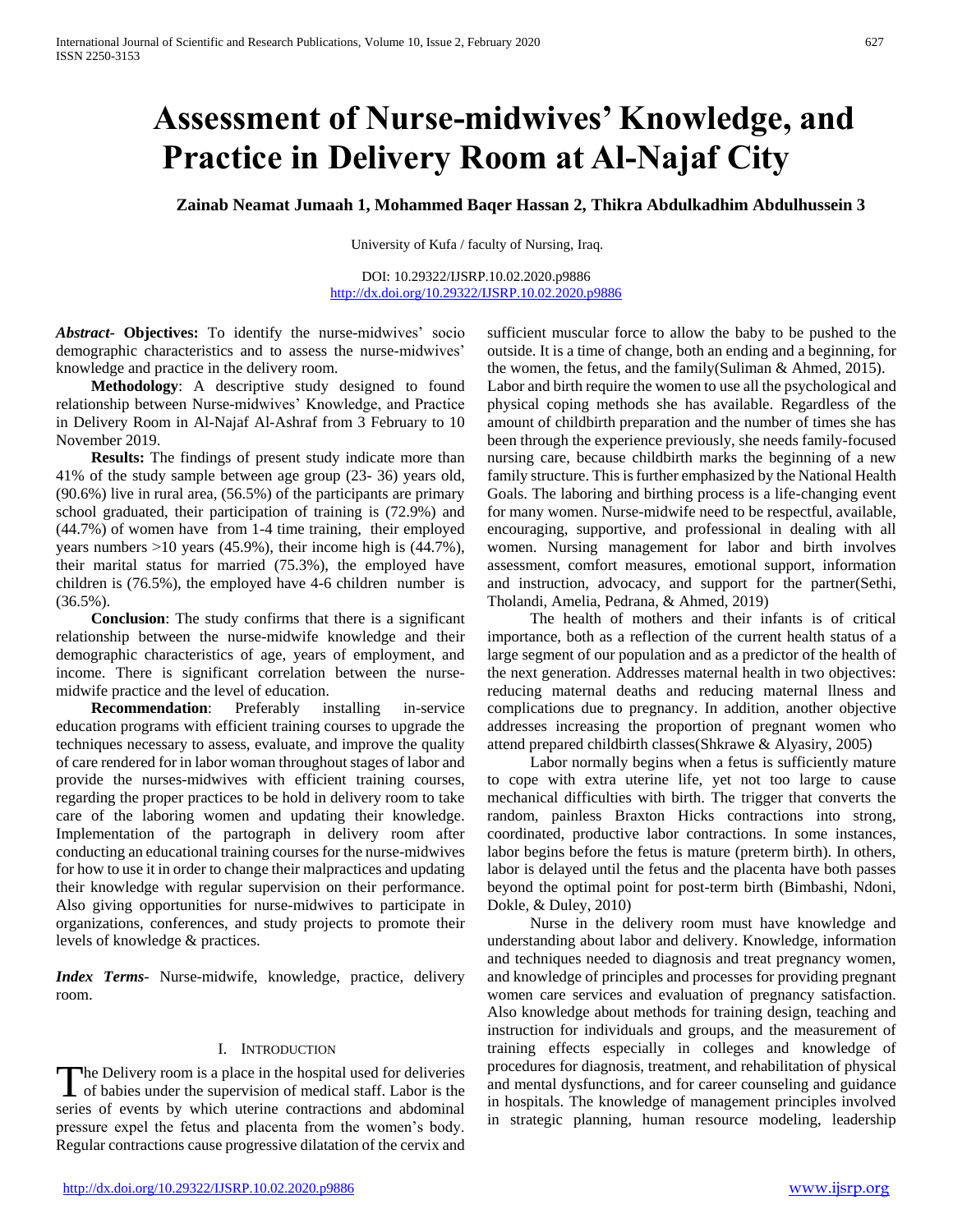technique, production methods, and coordination of people and resource is very important for head nurse(Bradley et al., 2017).

Approximately 11% of singleton pregnancies are delivered preterm and 10% of all deliveries are post-term. Thus, nearly 80% of newborns are at full term, although only 3-5% of deliveries occur on the estimated due date. The number of patients who go into spontaneous labor has decreased, and the percentage of inductions (iatrogenic labor) has increased to 22% of all pregnancies. The prevalence of normal delivery in Iraqi hospitals is 72.8 %(Elamin & Ahmed, 2018)

 During labor and delivery, the Nurse–Midwives should administer sensitive and appropriate care, based on the particular needs of the client and her family. They require two-fold effort to assess labor progress and use personal skills to assess the client and family's needs during this physically and emotionally stressful time. The aim of the care in normal birth is to achieve a healthy mother and fetus with least possible level of interventions that are compatible with the safety(Granado et al., 2016)

 Nurse-midwife can help to achieve these goals by closely monitoring women during labor and birth and by teaching women as much as possible about labor so that they are able to use as little analgesia and regional anesthesia as possible. The investigator tries to highlight the Nurse-Midwives role in the delivery room toward using proper and healthy practices compatible with good

knowledge throughout stages of labor(Boateng, Kumi, & Diji, 2019)

# **Statement of problem:**

 Assessment of nurse-midwives' knowledge and practice in the delivery room at Al-Najaf City

- 1. To identify the nurse-midwives' socio-demographic characteristic
- 2. To assess nurse-midwives' knowledge and practice.
- 3. To find out the association between the nurse-midwives' knowledge with their practice in delivery room.

# **Design of the study:**

 Quantitative research non probability (purposive sample) from 5 February to 20 April 2019.

# **Setting of the study**

 The study was carried out in delivery rooms in Al-Najaf Al-Ashraf hospitals.

# **The sample of the study:**

 A purposive sample of (85) nurse-midwives who were working at the delivery rooms of hospitals at Najaf City were selected.

| <b>Variables</b>          |                      | <b>Frequency</b><br>(total 300) | Percentage (%)   |
|---------------------------|----------------------|---------------------------------|------------------|
|                           | $\leq 22$            | 1                               | 12               |
| Age (years)               | 23-36                | 35                              | 41.2             |
|                           | 37-49                | 28                              | 32.9             |
|                           | $50 \leq$            | 21                              | 24.7             |
| <b>Hospital Region</b>    | rural                | 77                              | 90.6             |
|                           | urban                | 8                               | 9.4              |
| <b>Level of Education</b> | Midwifery course     | 48                              | 56.5             |
|                           | Midwifery institutes | 19                              | 22.4             |
|                           | Nursing school       | 11                              | 12.9             |
|                           | Nursing college      | $\overline{7}$                  | 8.2              |
| of<br>Participation       | Yes                  | 62                              | 72.9             |
| the training              | no                   | 23                              | 23.1             |
| <b>Number</b><br>of       | $\Omega$             | 23                              | 27.1             |
| training                  | $1 - 4$              | 38                              | 44.7             |
|                           | $5 - 7$              | 20                              | 23.5             |
|                           | $8 - 11$             | $\overline{2}$                  | 2.4              |
|                           | $12 \leq$            | $\overline{2}$                  | $\overline{2.4}$ |
| <b>Employment years</b>   | $<$ 5 years          | 34                              | 40               |
|                           | $5-10$               | 12                              | 14.1             |
|                           | $> 10$ years         | 39                              | 44.9             |
| income                    | High                 | 38                              | 44.7             |
|                           | Middle               | 23                              | 27.1             |
|                           | low                  | 24                              | 28.2             |
| <b>Marital status</b>     | Married              | 64                              | 75.3             |
|                           | Single               | 10                              | 11.8             |
|                           | Divorce              | $\overline{4}$                  | $\overline{7.1}$ |

II. RESULTS

**Table (1) : Socio-demographic data of the study sample**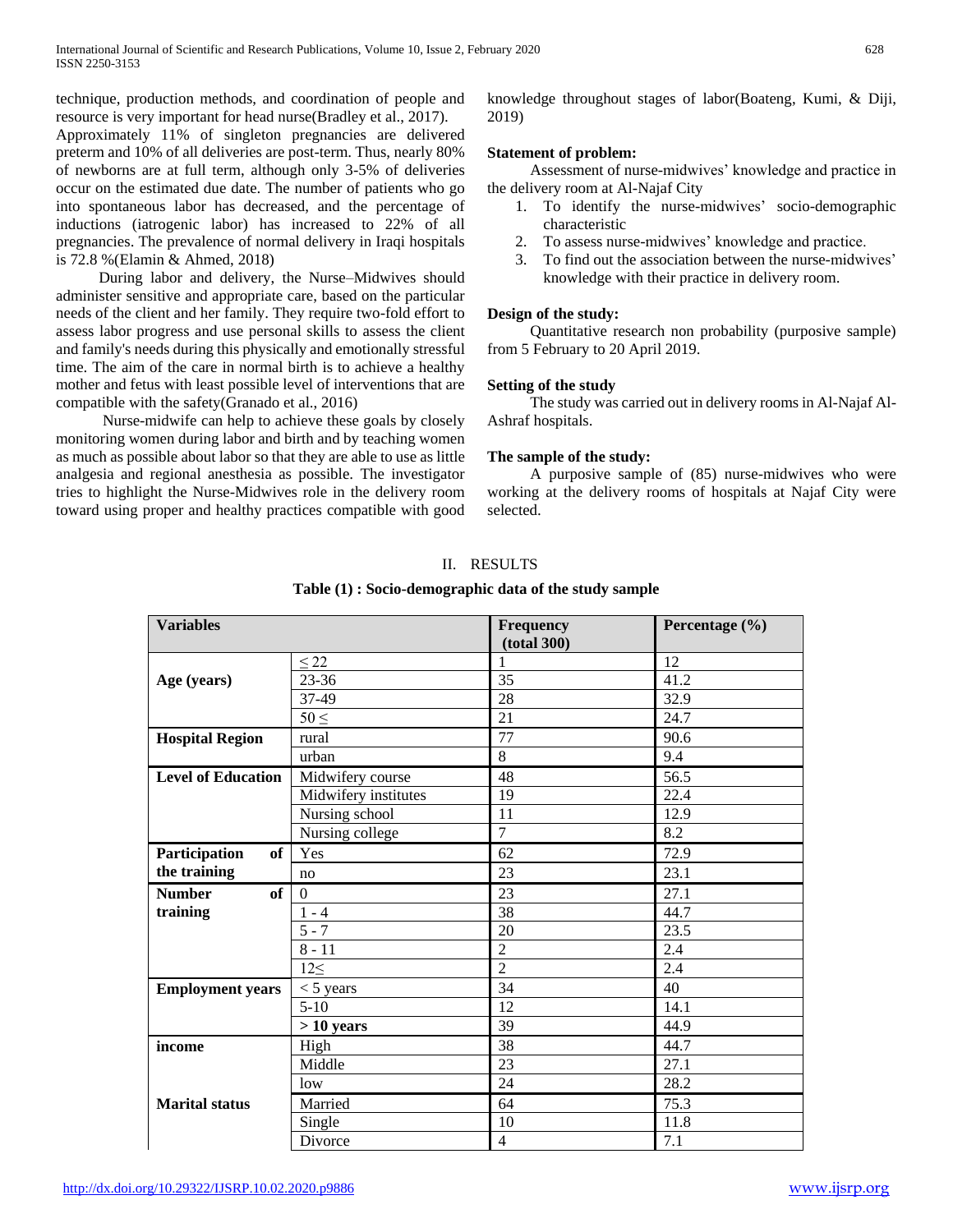|               | Widow    |    | 5.9  |
|---------------|----------|----|------|
|               | Yes      | 65 | 76.5 |
| Have children | No       | 20 | 23.5 |
|               | $\leq 0$ | 20 | 23.5 |
|               | $1 - 3$  |    | 10.6 |
| Number<br>of  |          | 31 | 36.5 |
| children2     | $7 - 8$  | 20 | 23.5 |
|               | $9+$     |    | 5.9  |
| Total         |          | 85 | 100  |

 Table 1 shows that more than 41% of the study sample between age group (23- 36) years old, (90.6%) live in rural area, (56.5%) of the participants are primary school graduated, their participation of training is (72.9%) and (44.7%) of women have from 1-4 time training, their employed years numbers <10 years (45.9%), their income high is (44.7%), their marital status for married (75.3%), the employed have children is (76.5%), the employed have 4-6 children number is (36.5%).

**Table (2) : Distribution of the Study Sample by Their Overall Evaluation of Levels Knowledge Results**

| <b>Variables</b>             |               | frequency | percentage |  |
|------------------------------|---------------|-----------|------------|--|
| Knowledge first stage        | Good          | 14        | 16.5       |  |
|                              | <b>Middle</b> | 44        | 51.8       |  |
|                              | Low           | 27        | 31.8       |  |
| Knowledge<br>second<br>stage | Good          | 4         | 4.7        |  |
|                              | Middle        | 38        | 44.7       |  |
|                              | Low           | 43        | 50.6       |  |
| Knowledge third stage        | Good          | 11        | 12.9       |  |
|                              | <b>Middle</b> | 61        | 71.8       |  |
|                              | Low           | 13        | 15.3       |  |
| Knowledge evaluation         | Good          |           | 1.2        |  |
|                              | <b>Middle</b> | 47        | 55.3       |  |
|                              | Low           | 37        | 43.5       |  |
| Total                        |               | 85        | 100.0      |  |

This table shows the distributed in regarding to the first stage of the middle knowledge is (51.8%), to the second stage of the low knowledge is (50.6%), to the third stage of the middle knowledge is (71.8%), and knowledge evaluation for all stages is middle knowledge (55.3%).

|  | Table (3): Distribution of the Study Sample by Their Overall Evaluation of Levels Practice Results |
|--|----------------------------------------------------------------------------------------------------|
|  |                                                                                                    |

| Variables             |        | frequency      | percentage |
|-----------------------|--------|----------------|------------|
|                       | Good   | 1              | 1.2        |
| practice first stage  | middle | 20             | 23.5       |
|                       | Low    | 64             | 75.3       |
|                       | Good   | 2              | 2.4        |
| practice second stage | middle | 53             | 62.4       |
|                       | Low    | 30             | 35.3       |
|                       | Good   | $\overline{2}$ | 2.4        |
| practice third stage  | middle | 29             | 34.1       |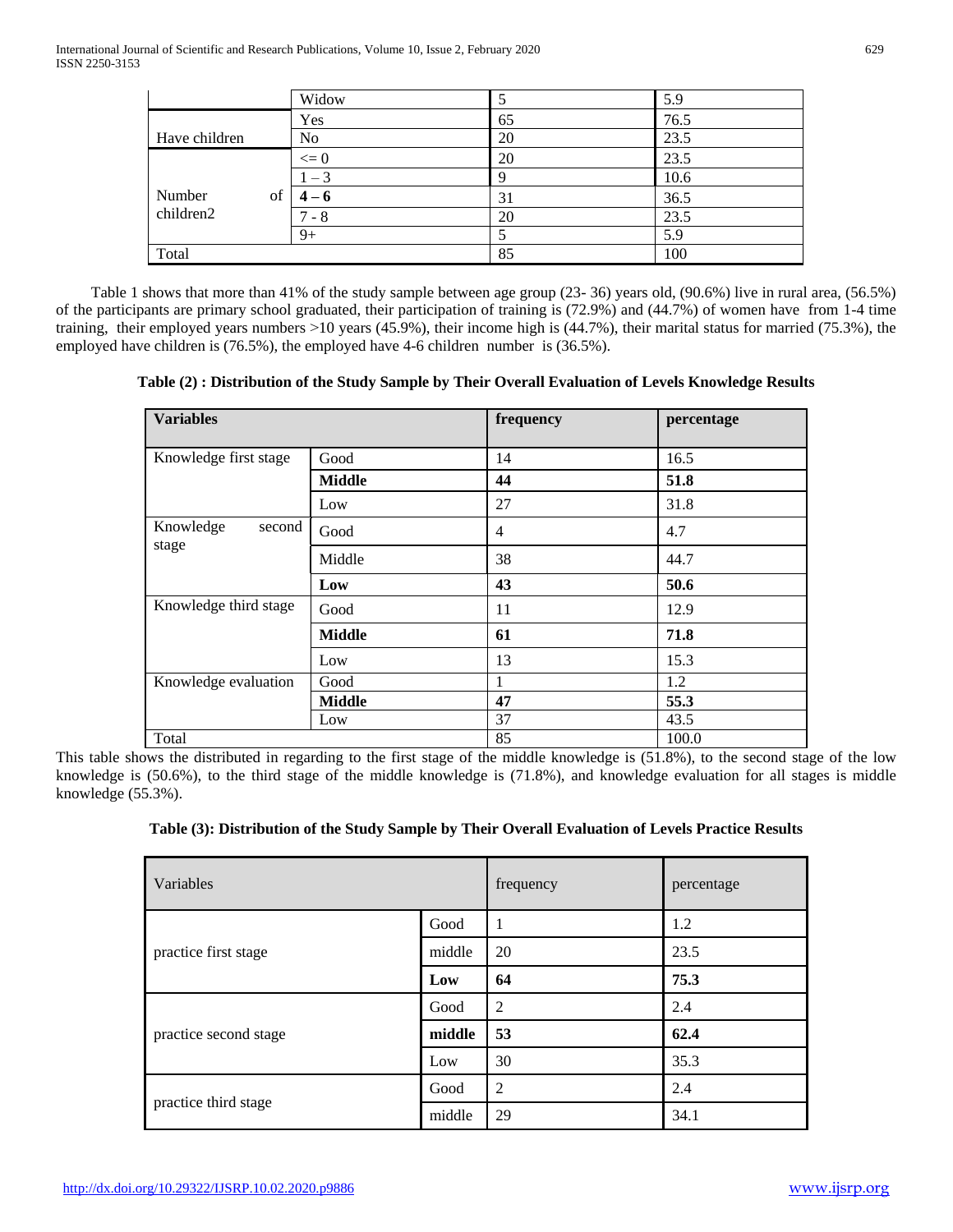|                     | Low    | 54 | 63.5 |
|---------------------|--------|----|------|
|                     | Good   |    | 1.2  |
| practice evaluation | middle | 39 | 45.9 |
|                     | Low    | 45 | 52.9 |
| Total               |        | 85 | 100  |

This table shows the distributed in regarding to the first stage of the low practice is (75.3%), to the second stage of the middle practice is (62.4%), to the third stage of the low practice is (63.5%), and practices evaluation for all stages is low practice (52.9%).

|                              |                   | Knowledge        |                  |                |                  |         |
|------------------------------|-------------------|------------------|------------------|----------------|------------------|---------|
| variable                     |                   | Good             | middle           | Low            | Total            | p-value |
|                              | $\leq$ 22         | $\overline{0}$   | $\mathbf{1}$     | $\mathbf{0}$   | $\mathbf{1}$     |         |
|                              | 23-36             | $\boldsymbol{0}$ | 17               | 18             | 35               |         |
| Age                          | 37-49             | $\boldsymbol{0}$ | 15               | 13             | 28               | 0.04    |
|                              | $50+$             | $\mathbf{1}$     | 14               | 6              | 21               |         |
| total                        |                   | $\mathbf{1}$     | 47               | 37             | 85               |         |
|                              | Rural             | $\mathbf{1}$     | 41               | 35             | 77               |         |
| address                      | urban             | $\boldsymbol{0}$ | $\sqrt{6}$       | $\overline{c}$ | $\,8\,$          | 0.094   |
| total                        |                   | $\mathbf{1}$     | 47               | 37             | 85               |         |
|                              | preparatory       | $\mathbf{1}$     | 28               | 19             | 48               |         |
|                              | institute         | $\boldsymbol{0}$ | 8                | 11             | 19               |         |
| of<br>Level<br>education     | College           | $\boldsymbol{0}$ | $\boldsymbol{7}$ | $\overline{4}$ | 11               | 0.459   |
|                              | Nursing<br>course | $\boldsymbol{0}$ | $\overline{4}$   | 3              | $\boldsymbol{7}$ |         |
| total                        |                   | $\mathbf{1}$     | 47               | 37             | 85               |         |
| Participation of<br>training | Yes               | $\mathbf{1}$     | 35               | 26             | 62               | 0.318   |
|                              | no                | $\overline{0}$   | 12               | 11             | 23               |         |
| Total                        |                   | $\mathbf{1}$     | 47               | 37             | 85               |         |
|                              | non               | $\boldsymbol{0}$ | 12               | 11             | 23               |         |
|                              | $1-4$             | $\boldsymbol{0}$ | 20               | 18             | 38               |         |
| Number<br>of<br>training     | $5 - 7$           | $\mathbf{1}$     | 12               | $\overline{7}$ | 20               |         |
|                              | $8 - 11$          | $\boldsymbol{0}$ | $\mathbf{1}$     | $\mathbf{1}$   | $\sqrt{2}$       | 0.129   |
|                              | $\geq$ 12         | $\boldsymbol{0}$ | $\overline{2}$   | $\overline{0}$ | $\overline{2}$   |         |
| Total                        |                   | $\mathbf{1}$     | 47               | 37             | 85               |         |
|                              | $<$ 5 years       | $\mathbf{0}$     | 18               | 16             | 34               |         |
| Employed<br>years number     | 5-10 years        | $\boldsymbol{0}$ | $\overline{3}$   | 9              | 12               | 0.03    |
|                              | $>10$ years       | $\mathbf{1}$     | 26               | 12             | 39               |         |
| total                        |                   | $\mathbf{1}$     | 47               | 37             | 85               |         |
| Income                       | High              | $\boldsymbol{0}$ | 19               | 19             | 38               | 0.047   |

# **Table (4) Correlation of the knowledge by their General Information**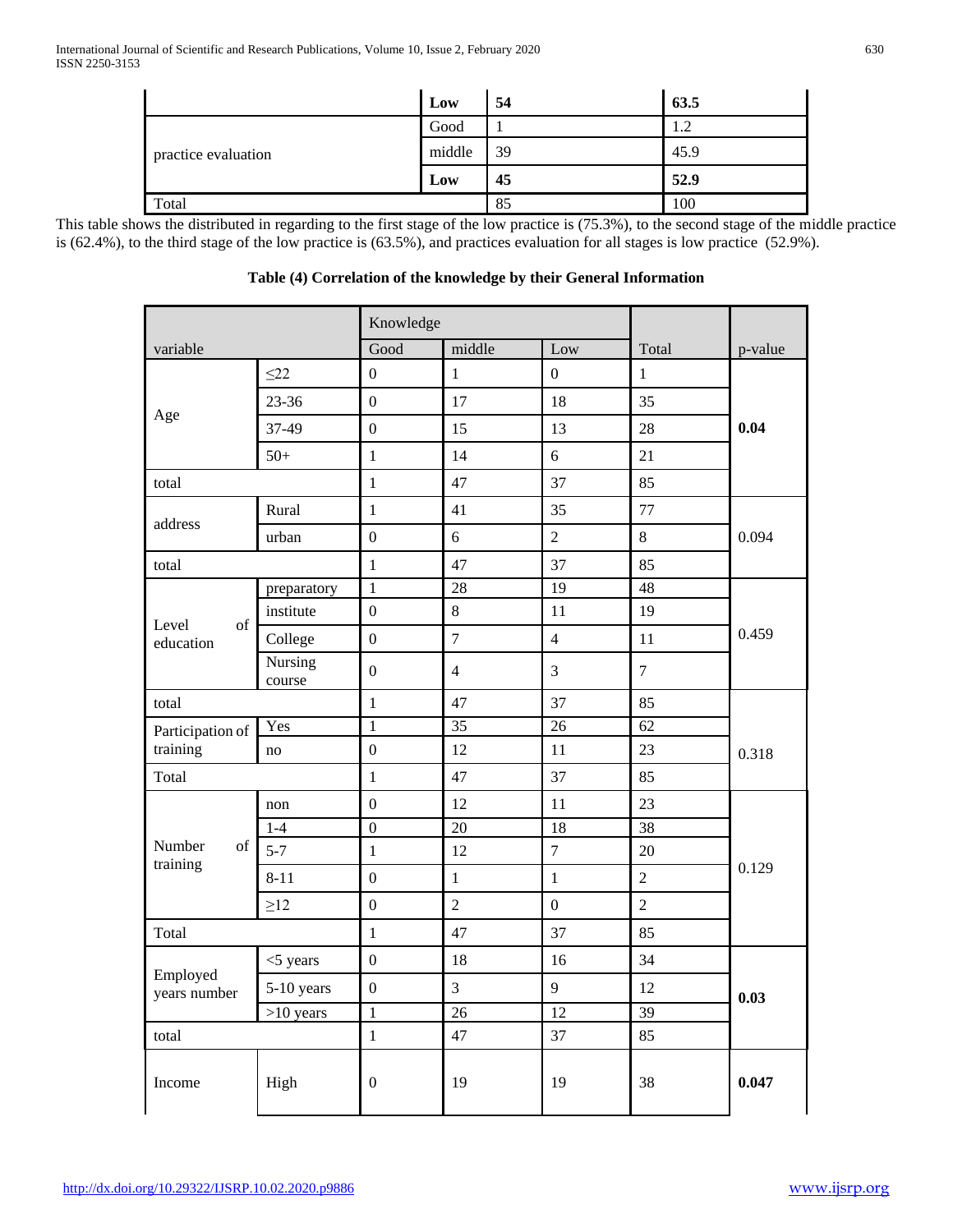|                       | Low            | $\boldsymbol{0}$ | 12             | 12              | 24 |       |
|-----------------------|----------------|------------------|----------------|-----------------|----|-------|
|                       | middle         | $\mathbf{1}$     | 16             | 6               | 23 |       |
| Total                 |                | $\mathbf{1}$     | $47\,$         | $\overline{37}$ | 85 |       |
|                       | married        | $\mathbf{1}$     | 37             | 26              | 64 |       |
| Marital status        | Single         | $\boldsymbol{0}$ | 6              | $\overline{4}$  | 10 |       |
|                       | Divorce        | $\boldsymbol{0}$ | $\overline{2}$ | $\overline{4}$  | 6  | 0.165 |
|                       | widow          | $\boldsymbol{0}$ | $\overline{2}$ | 3               | 5  |       |
| total                 |                | $\mathbf 1$      | 47             | 37              | 85 |       |
|                       | yes            | $\mathbf{1}$     | 36             | 28              | 65 |       |
| Have children         | N <sub>o</sub> | $\boldsymbol{0}$ | $11\,$         | 9               | 20 | 0.412 |
| Total                 |                | $\mathbf{1}$     | 47             | 37              | 85 |       |
|                       | $\leq\!\!0$    | $\boldsymbol{0}$ | 11             | 9               | 20 |       |
| NO.<br>of<br>children | $3-Jan$        | $\boldsymbol{0}$ | $\overline{3}$ | $6\,$           | 9  |       |
|                       | 6-Apr          | $\boldsymbol{0}$ | 18             | 13              | 31 |       |
|                       | $8-Jul$        | $\mathbf{1}$     | 11             | 8               | 20 | 0.141 |
|                       | $9+$           | $\boldsymbol{0}$ | $\overline{4}$ | $\mathbf{1}$    | 5  |       |
| Total                 |                | $\mathbf{1}$     | 47             | 37              | 85 |       |

\*significant at  $p$ -value  $\leq 0.05$ 

This table shows the correlation between the study sample knowledge percentile results and their different general information which indicated that age at p-value (.04), employed years at p-value (.03), and income at p-value (.047). While other variable have no significant (N.S) relationship (p. value more than 0.05).

|  | Table (5) Correlation of the Practice by their General Information: |  |
|--|---------------------------------------------------------------------|--|
|  |                                                                     |  |

|          |             | Practice         |        |                  |       |         |
|----------|-------------|------------------|--------|------------------|-------|---------|
| Variable |             | good             | middle | low              | Total | p-value |
|          | $\leq$ 22   | $\boldsymbol{0}$ | 1      | $\boldsymbol{0}$ | 1     |         |
|          | 23-36       | $\mathbf{0}$     | 19     | 16               | 35    |         |
| Age      | 37-49       | 1                | 10     | 17               | 28    | 0.165   |
|          | $50+$       | $\boldsymbol{0}$ | 9      | 12               | 21    |         |
| Total    |             | 1                | 39     | 45               | 85    |         |
| address  | Rural       | 1                | 33     | 43               | 77    |         |
|          | Urban       | $\boldsymbol{0}$ | 6      | $\overline{2}$   | 8     | 0.271   |
| Total    |             | 1                | 39     | 45               | 85    |         |
|          | preparatory | $\mathbf{0}$     | 22     | 26               | 48    | 0.318   |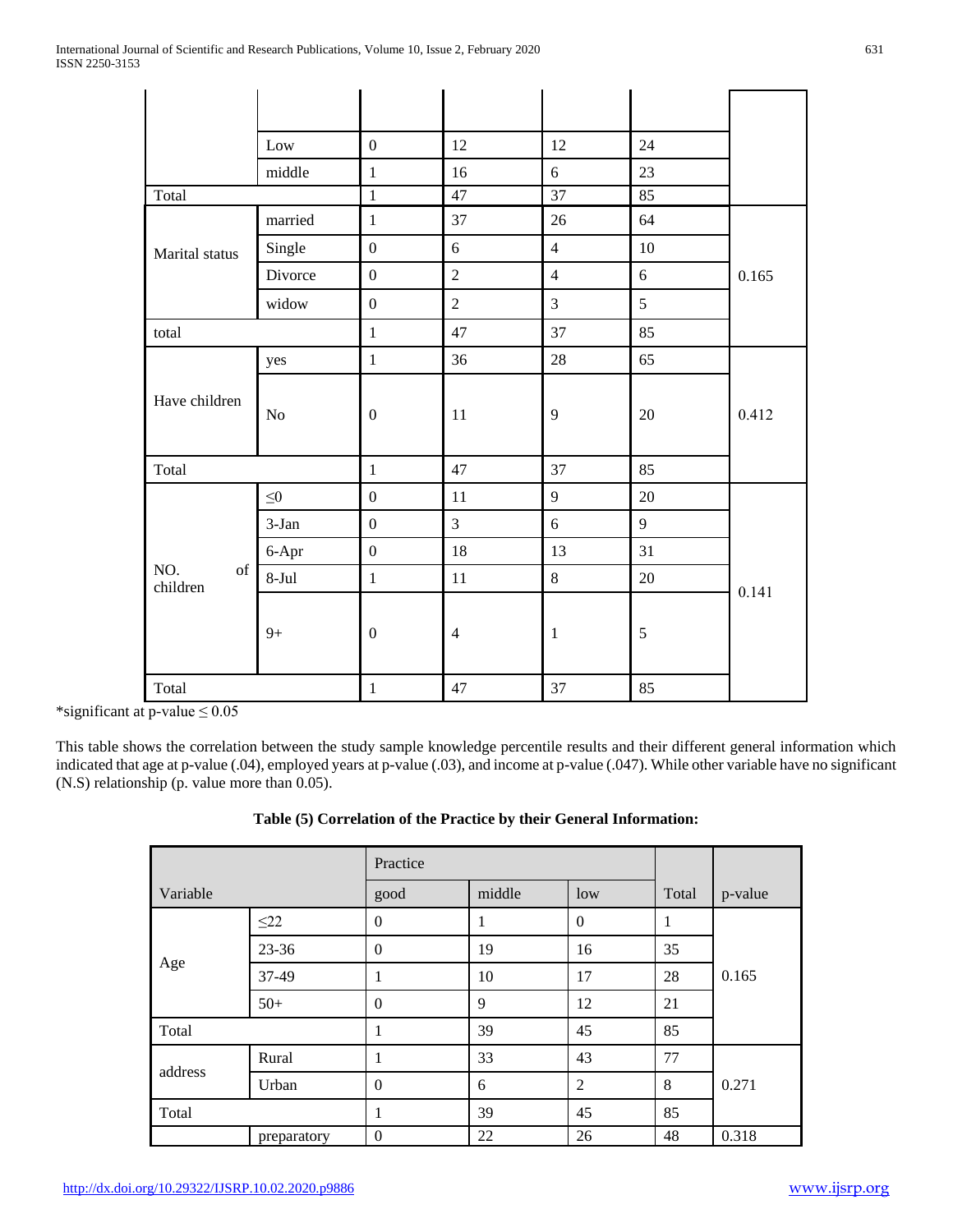|                              | institute      | $\mathbf{1}$     | 6              | 12             | 19             |       |
|------------------------------|----------------|------------------|----------------|----------------|----------------|-------|
| of<br>Level                  | College        | $\boldsymbol{0}$ | 9              | $\overline{2}$ | 11             |       |
| education                    | Nursing course | $\boldsymbol{0}$ | $\mathfrak{2}$ | $\sqrt{5}$     | $\tau$         |       |
| Total                        |                |                  | 39             | 45             | 85             |       |
| Participation<br>of training | Yes            | $\mathbf{1}$     | 29             | 32             | 62             | 0.376 |
|                              | $\rm No$       | $\boldsymbol{0}$ | $10\,$         | 13             | 23             |       |
| Total                        |                | $\mathbf{1}$     | 39             | 45             | 85             |       |
|                              | $\leq 0$       | $\boldsymbol{0}$ | 10             | 13             | 23             |       |
|                              | $1 - 4$        | $\boldsymbol{0}$ | 17             | 21             | 38             |       |
| Number<br>of<br>training     | $5 - 7$        | $\mathbf 1$      | $10\,$         | 9              | 20             |       |
|                              | $8 - 11$       | $\boldsymbol{0}$ | $\mathbf{1}$   | $\mathbf{1}$   | $\overline{2}$ | 0.212 |
|                              | $12+$          | $\boldsymbol{0}$ | $\mathbf{1}$   | $\mathbf{1}$   | $\overline{2}$ |       |
| Total                        |                | $\mathbf{1}$     | 39             | 45             | 85             |       |
|                              | $<$ 5 years    | $\boldsymbol{0}$ | 19             | 15             | 34             | 0.224 |
| Employed<br>years            | 5-10 years     | $\boldsymbol{0}$ | $\overline{4}$ | $\,8\,$        | 12             |       |
| number                       | $>10$ years    | $\mathbf{1}$     | 16             | 22             | 39             |       |
| Total                        |                | $\mathbf{1}$     | 39             | 45             | 85             |       |
|                              | High           | $\mathbf{1}$     | 16             | 21             | 38             | 0.271 |
| Income                       | Low            | $\boldsymbol{0}$ | 14             | 10             | 24             |       |
|                              | Middle         | $\boldsymbol{0}$ | 9              | 14             | 23             |       |
| Total                        |                | $\mathbf{1}$     | 39             | 45             | 85             |       |
|                              | married        | $\mathbf 1$      | 28             | 35             | 64             |       |
| Marital                      | Single         | $\boldsymbol{0}$ | $\mathfrak s$  | $\mathfrak s$  | 10             |       |
| status                       | Divorce        | $\boldsymbol{0}$ | 3              | 3              | $\epsilon$     | 0.388 |
|                              | Widow          | $\boldsymbol{0}$ | $\mathfrak{Z}$ | $\sqrt{2}$     | 5              |       |
| Total                        |                | $\mathbf{1}$     | 39             | 45             | 85             |       |
| Have                         | Yes            | $\boldsymbol{0}$ | 29             | 36             | 65             |       |
| children                     | No             | $\mathbf{1}$     | 10             | 9              | $20\,$         | 0.2   |
| Total                        |                | $\mathbf 1$      | 39             | 45             | 85             |       |
|                              | $\leq 0$       | $\,1\,$          | 10             | 9              | 20             |       |
|                              | $3-Jan$        | $\boldsymbol{0}$ | $\mathfrak{Z}$ | $\overline{6}$ | $\overline{9}$ |       |
| Number<br>of<br>children     | 6-Apr          | $\overline{0}$   | $12\,$         | 19             | 31             | 0.506 |
|                              | $8-Jul$        | $\boldsymbol{0}$ | 10             | $10\,$         | 20             |       |
|                              | $9+$           | $\boldsymbol{0}$ | $\overline{4}$ | $\mathbf{1}$   | 5              |       |
| Total                        |                | $\,1\,$          | 39             | 45             | 85             |       |

\*significant at p-value  $\leq 0.05$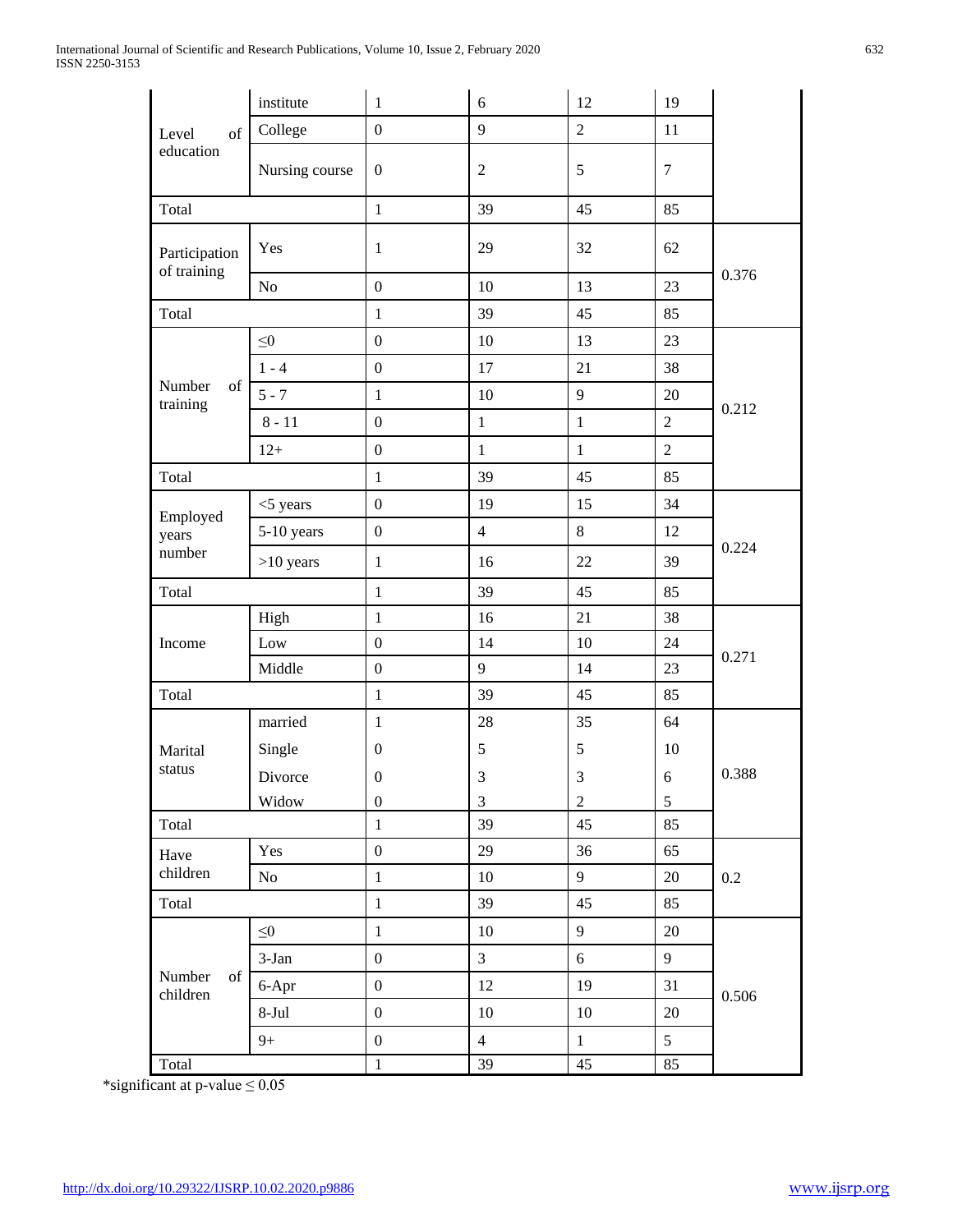This table shows the correlation between the study sample practice percentile results and their different general information which indicated that only level of education at p-value  $(.001)$ . While other variable have no significant relationship (p. value more than 0.05).

#### III. DISCUSSION

 In the present study, the characteristics of samples from the nurse-midwives in Al-Zahraa Teaching Hospital & Al-Hakeem Hospital are 85 nurses. Throughout the course of the present study which refers to the statistically distribution of the observed frequencies, percentages of some related demographical characteristics variables for all the nurses samples, as shown in Table (1) illustrates that the highest percentage (41.2%) of the nurse-midwives ages was (23-36) years, (56.5%) of them was midwifery Preparatory graduates, & (75.3%) of them was married. This finding is in agreement with result done by (Schuiling, Sipe, & Fullerton, 2015) that average age of nurse midwife staffs are between (25-35) year and have at least midwifery school certificate.

Table (2)  $\&$  (3) presents that the highest percentage (44.7%) of participants having knowledge & practice in maternity hospitals between (1- 4) years while (23.5 %) of them having (5-7) years' experience of work in delivery rooms, (27.1 %) of them do not having any training courses during their experiences, (2.4 %) of them having (8-11) time, and (2.4%) of them having more than 12 time of training course these findings are in settlement with (Hou et al., 2018) study that states the young age of nurse midwife staff in labor room have strong relationship with their lack of training opportunity and their experience.

 It was shown in (Table 1) that the higher percentage (21.2%) of (23-36 years) and over and the lowest percentage (1.2%) of them was in age group ( $\leq$  22years). Regarding the level of education, the highest percentage (56.5%) of the study participants was midwifery preparatory graduate. Regarding marital status, the majority (75.3%) of the participants was married. This is something that can be expected with such population due to the nature of their profession as female oriented has been mentioned in (Shkrawe & Alyasiry, 2005). It was revealed from (Table 1) that the highest percentage (45.9%) of them was employed for (more than 10) years. While, (14.1%) of them spent between (5-10) years of employment in midwifery and (21.4%) had spent less than (5) years of their employment in midwifery .(Onibokun & Akpa, 2016) study claims that it is so essential for nurse midwife who work in critical ward such as labor room to have enough experience though years of employment for dealing with pregnant women during child birth. Regarding training courses in midwifery, the highest percentage (44.7%) of them has the opportunity to be enrolled or participated in training courses ranging between (1-4) courses. While, (27.1%) of them do not have any training courses. It was found that in-service training is essential to ascertain that midwives' skills and their understanding quality of care have been updated to maintain high quality in their nursing and midwifery practices and give them the opportunity for high quality of performance(Granado et al., 2016).

 The results presented a high mean of scores in nursemidwives' knowledge regarding the stages of labor in all items, such as the physiology of labor, signs and symptoms, episiotomy, conduction of delivery, and cord clamping and cutting. It was stated that nurses' knowledge is vital at all levels of nursing practices Knowledge and their impact on interactions with health care of women in delivery room are essential to prevent complications of labor also been suggested by other studies (Sethi et al., 2019). Labor support is an important part of this experience, since it influences women's classification of the birth experience as a positive or negative. By understanding professional labor support, intrapartum nursing knowledge can be advanced and help professional labor support interventions which can enhance the delivery process for all women. This study was in agreement with the study done by (Elamin & Ahmed, 2018) regarding nursemidwives' practices in nursing interventions in second stage of labor, concerning their performance in perineal preparation and cleanliness and sterilization during actual conduct of delivery.

# IV. CONCLUSION

- 1. The highest percentage of nurse-midwife's knowledge in delivery room is middle level or acceptable (55.3%).
- 2. The highest percentage of nurse-midwife's practice in delivery room was low level (52.9%).
- 3. The correlation between the study sample knowledge percentile results and their demographic characteristics of age, employed years, and income have strong relationship and statistically significant in P-value≤0.05. The correlation between the study sample practice percentile results and their demographic characteristics indicated statistical significance at level of education.

# V. RECOMMENDATION

 1- Installing in-service education programs with efficient training courses to upgrade the techniques necessary to assess, evaluate, and improve the quality of care rendered for in labor woman throughout stages of labor and provide the nursesmidwives with efficient training courses, regarding the proper practices to be hold in delivery room to take care of the laboring women and updating their knowledge.

 2- Implementation of the partograph in delivery room after conducting an educational training courses for the nurse-midwives for how to use it in order to change their malpractices and updating their knowledge with regular supervision on their performance.

 3- Giving opportunities for nurse-midwives to participate in organizations, conferences, and study projects to promote their levels of knowledge & practices.

# **Declaration of interest:** Nil.

# **Source of Funding:** Self.

**Ethical Clearance:** After the approval of protocol by the Ethical Review Board, faculty of nursing/ university of kufa/Iraq and before enrollment, all subjects gave their verbal approval.

#### **REFERENCES**

[1] Bimbashi, A., Ndoni, E., Dokle, A., & Duley, L. (2010). Care during the third stage of labour : obstetricians views and practice in an Albanian maternity hospital.